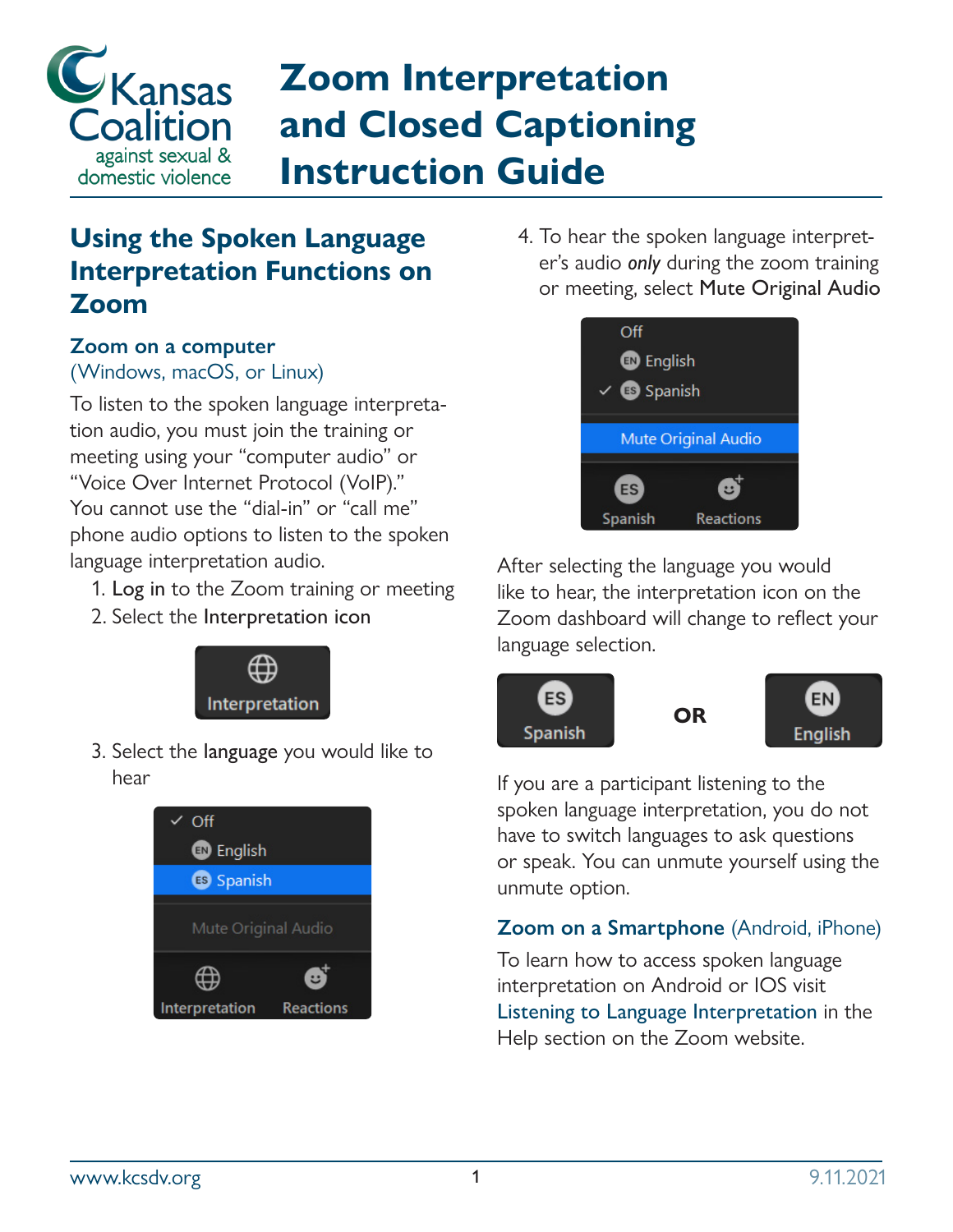

**Zoom Interpretation and Closed Captioning Instruction Guide**

## **Viewing Live Subtitles**

#### **Zoom on a computer**

(Windows, macOS, or Linux)

- 1. Log in to the Zoom training or meeting
- 2. Select the Closed Caption (CC) icon



After selecting the CC icon, you will be provided with three options: Hide Subtitle, View Full Transcript, and Subtitle Settings.



3. To view the live captions or subtitles in the Zoom window, select Show Subtitle



#### **Zoom on a Smartphone** (Android, iPhone)

If you are joining the training or meeting from your phone:

- 1. Select Settings
- 2. Select Meeting
- 3. Select Closed Captioning to turn it on. Subtitles will automatically appear on your screen during a meeting when closed captioning is available.

# **Subtitle Settings**

To change the font size of the subtitles:

- 1. Select the CC icon
- 2. Select Subtitle Settings



3. Use the slider to change the font size from small (14 point minimum)

| <b>Closed Caption</b>        |           |                              |       |      |
|------------------------------|-----------|------------------------------|-------|------|
| Font Size:                   | Small     |                              | Large | (14) |
|                              |           |                              |       |      |
|                              |           | Captions will look like this |       |      |
|                              |           |                              |       |      |
|                              | to medium |                              |       |      |
| <b>Closed Caption</b>        |           |                              |       |      |
| Font Size:                   | Small     |                              | Large | (24) |
|                              |           |                              |       |      |
| Captions will look like this |           |                              |       |      |
|                              |           |                              |       |      |
|                              |           | to large (36 point maximum)  |       |      |